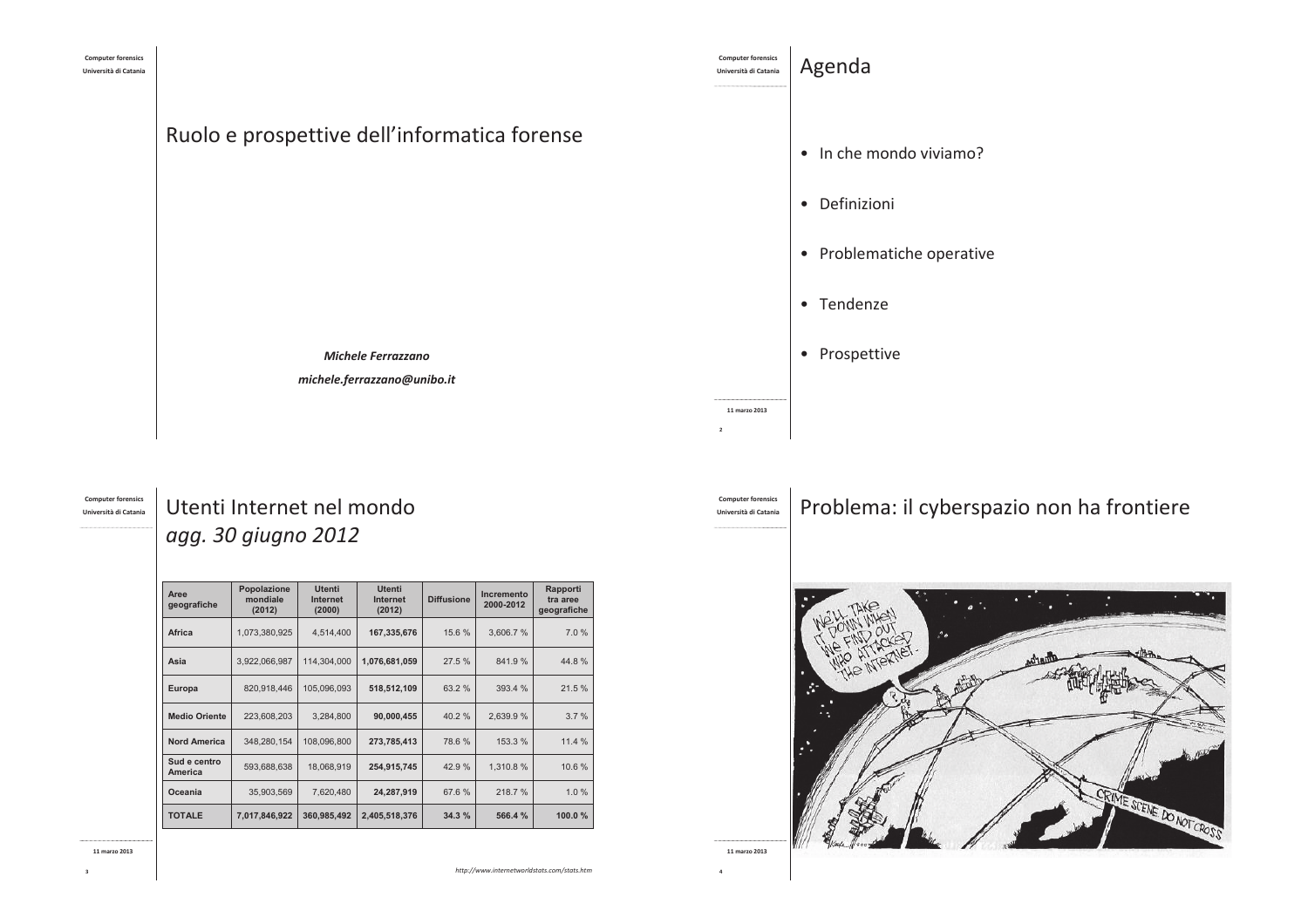## Problema: il cyberspazio non ha frontiere

- · Dislocazione dell'autore: da dove
- · Indeterminatezza degli autori: quanti
- · Anonimizzazione dell'autore: chi è, chi sono
- Cronologia degli eventi: quando
- · Modalità esecutive: in che modo
	- Velocità dell'attività
	- Volatilità delle tracce
- · Movente: perché
- Reiterazione: quante volte
- Offensività: contro chi

11 marzo 2013

#### l Iniversità di Catani

# Problema: il cyberspazio non ha frontiere Convenzione sul Cybercrime

- Budapest, 23 novembre 2001
	- http://conventions.coe.int/Treaty/Commun/QueVoulezVous.asp?CL=ITA&NT=185
- Armonizzazione del diritto penale sostanziale nell'ottica del cybercrime
- Potenziamento delle procedure processuali necessarie per l'investigazione e la repressione dei reati commessi tramite sistemi di elaborazione e per la valorizzazione delle prove informatiche
- · Impostazione di un efficace ed efficiente sistema di cooperazione internazionale

# Problema: il cyberspazio non ha frontiere

- · Dimensione internazionale del fenomeno
	- 1989 Consiglio d'Europa: primo elenco di reati informatici per le legislature nazionali su cui intraprendere una azione uniforme di contrasto
	- 1999 G8: principi sull'accesso transnazionale a dati memorizzati
		- · Dopo l'11 settembre 2001 adottò una Raccomandazione sul crimine transnazionale su alcuni tipi di reati informatici
	- 2001 Consiglio d'Europa: Convenzione sul Cybercrime
		- · Paesi europei e altri non facenti parte dell'UE (USA, Canada, Giappone...)

# Iniversità di Catania

11 marzo 2013

11 marzo 2013

# Problema: il cyberspazio non ha frontiere Convenzione sul Cybercrime: ratifica

- · Alcuni Paesi europei (Belgio, Germania, Italia, Spagna) hanno inserito i reati informatici nelle norme del proprio Codice Penale
- · Altri Stati (Cipro, India, Sri Lanka, Regno Unito, Romania e Portogallo) hanno inserito i crimini informatici in leggi apposite come "Computer Crime Act"
- · Entrambi gli approcci sono ritenuti adeguati per implementare completamente la Convenzione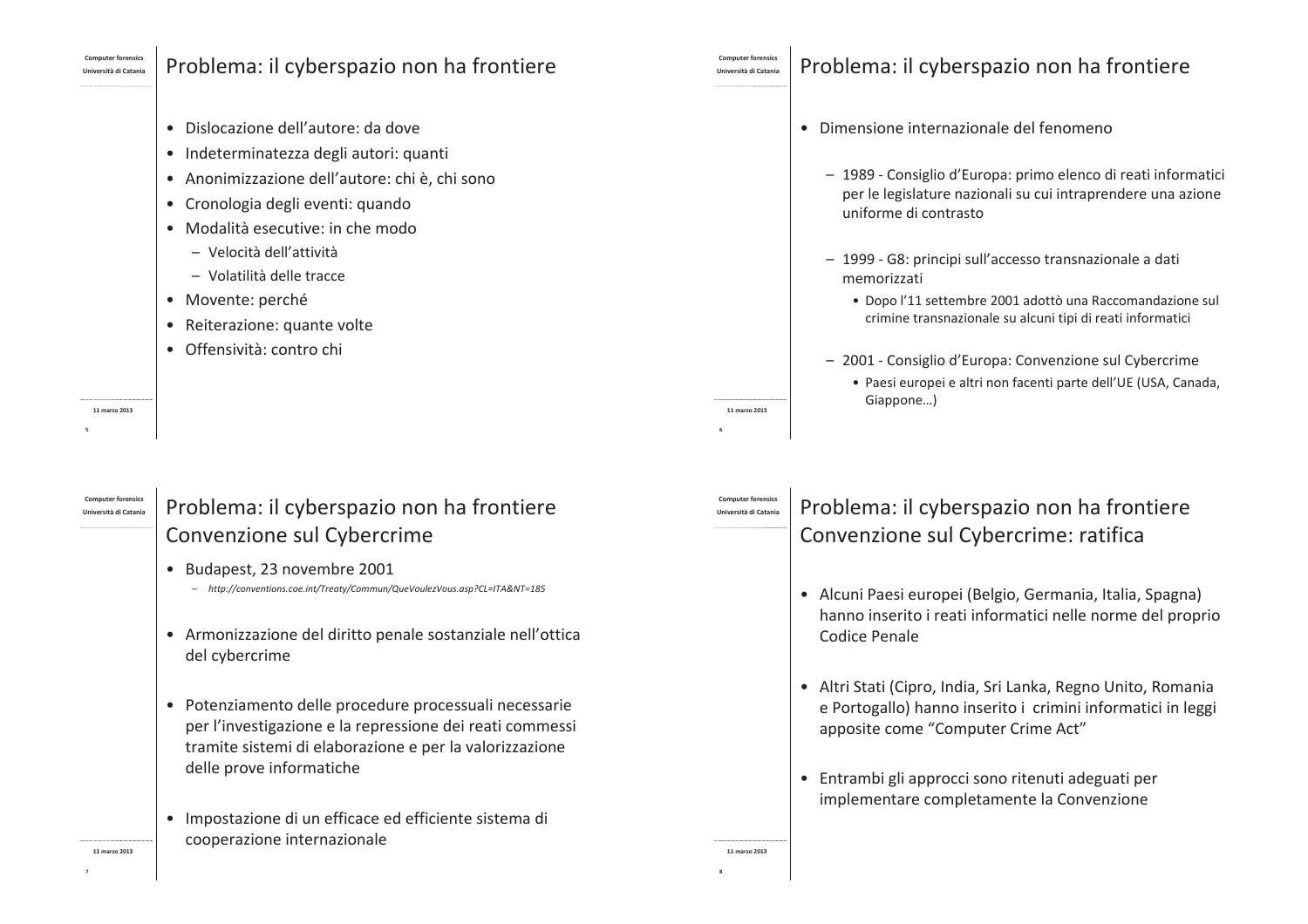11 marzo 2013

## Reati che coinvolgono le Tecnologie dell'Informazione e della Comunicazione (alcuni esempi)

- Terrorismo
- Cracking
- Accesso abusivo
- · Danneggiamento informatico

· Pedopornografia

- Bilanci falsi • Riciclaggio
- Phishing
- · Truffe on-line
- · Estorsioni
- Violazione della privacy
- · Discriminazione razziale
- · Ingiuria e diffamazione
- Spamming
- · Violazioni al diritto d'Autore
- - Frode informatica
	- "Furto" di dati

#### Reati che coinvolgono le Tecnologie l Iniversità di Catanis

# dell'Informazione e della Comunicazione

- · Reati di danneggiamento volti a danneggiare l'integrità delle componenti tecnologiche dei sistemi TIC
	- Es.: danneggiamento informatico, distribuzione di virus
- Reati tradizionali o comuni in cui il computer assume la qualità di strumento del reato o di strumento per facilitare la distribuzione di materiali illeciti
	- Es.: frodi, falsificazioni, violazioni dei diritti d'autore, la pornografia minorile
- Reati non informatici. Alcuni dati utili alle indagini sono contenuti in dispositivi digitali
	- Es.: omicidio, stupro

#### **Computer forensics** Trattamento di dati informatici a fini l Iniversità di Catani:

# processuali

- · Il ricorso all'Informatica Forense può rendersi necessario nei procedimenti aventi ad oggetto:
	- Reati informatici propriamente detti
	- Reati commessi con l'impiego di sistemi informatici
	- Strumenti di archiviazione di dati rilevanti

#### **Computer forensic** l Inivercità di Catania

11 marzo 2013

11 marzo 2013

# Comune denominatore

# **DATO DIGITALIZZATO COME OGGETTO DI INDAGINE**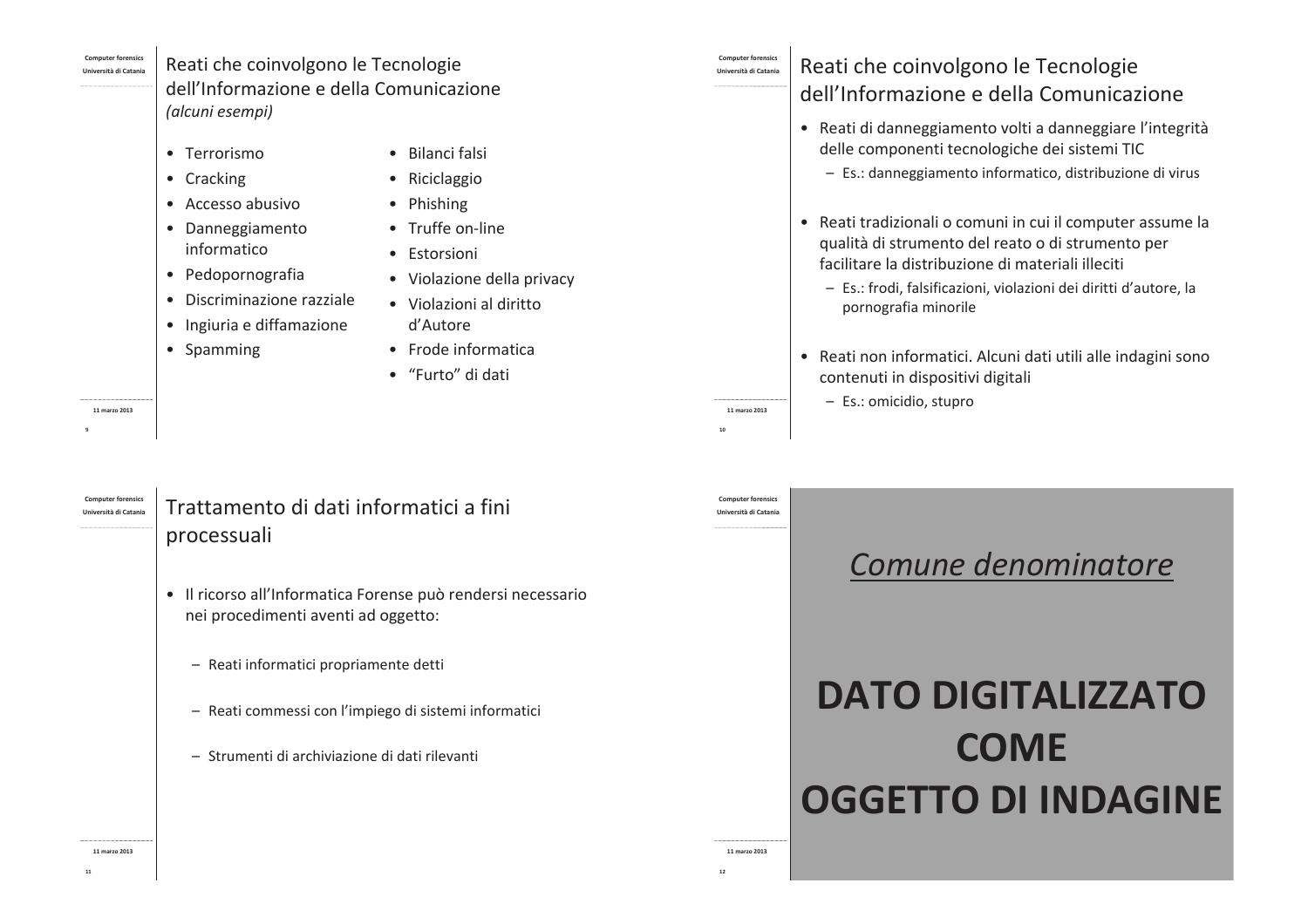### .<br>Università di Catan

# Reati che coinvolgono le TIC - Norme di riferimento

- Legge 23 dicembre 1993, n. 547
	- Modificazioni ed integrazioni alle norme del codice penale e del codice di procedura penale in tema di criminalità informatica
- Legge 18 marzo 2008, n. 48
	- Ratifica ed esecuzione della Convenzione del Consiglio d'Europa sulla criminalità informatica, fatta a Budapest il 23 novembre 2001, e norme di adeguamento dell'ordinamento interno

Definizioni

11 marzo 2013

l Iniversità di Catani:

.<br>Università di Catani

11 marzo 2013

**Università di Catanis** 

11 marzo 2013

 $14$ 

# Problema: il cyberspazio non ha frontiere Convenzione sul Cybercrime: ratifica

- Legge 48/2008
	- Modifica alcuni dei reati informatici contenuti nel codice penale ("diffusione di apparecchiature, dispositivi o programmi diretti a danneggiare o interrompere un sistema informatico o telematico" di cui all'art. 615quinquies c.p.)
	- Introduce nuovi reati ("falsa dichiarazione o attestazione al certificatore di firma elettronica sull'identità o su qualità personali proprie o di altri" di cui all'art. 495bis c.p.)
	- Modifica il c.p.p. recependo modalità di indagini e di analisi dall'Informatica Forense
	- Alcune imprecisioni e refusi (dati vs. informazioni, pacco trasmesso per via telmatica...)

# Informatica forense

• L'Informatica forense è la disciplina avente ad oggetto lo studio delle attività di individuazione, conservazione, protezione, estrazione, documentazione ed ogni altra forma di trattamento ed interpretazione del dato digitale memorizzato su supporto informatico, al fine di essere valutato come prova nel processo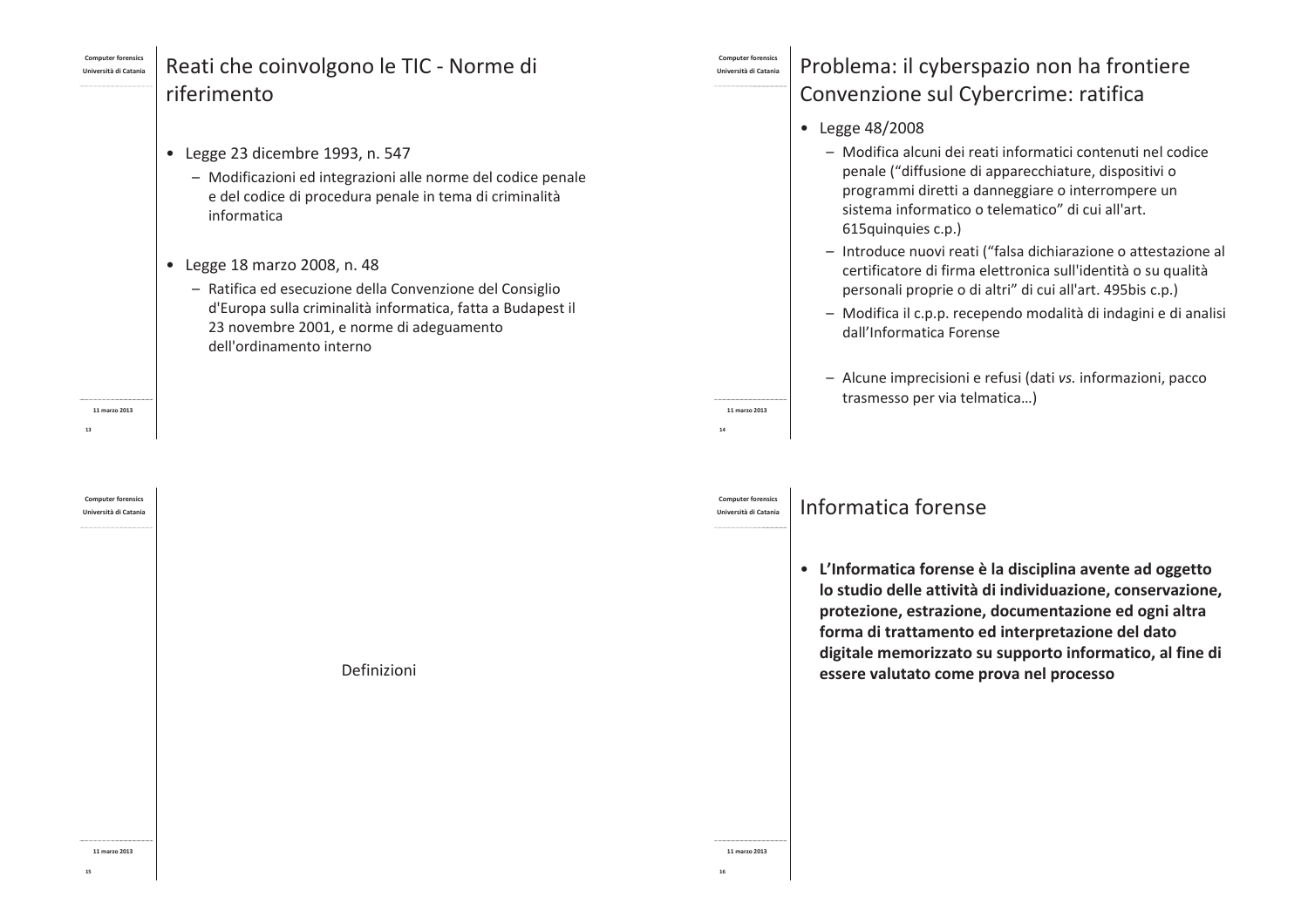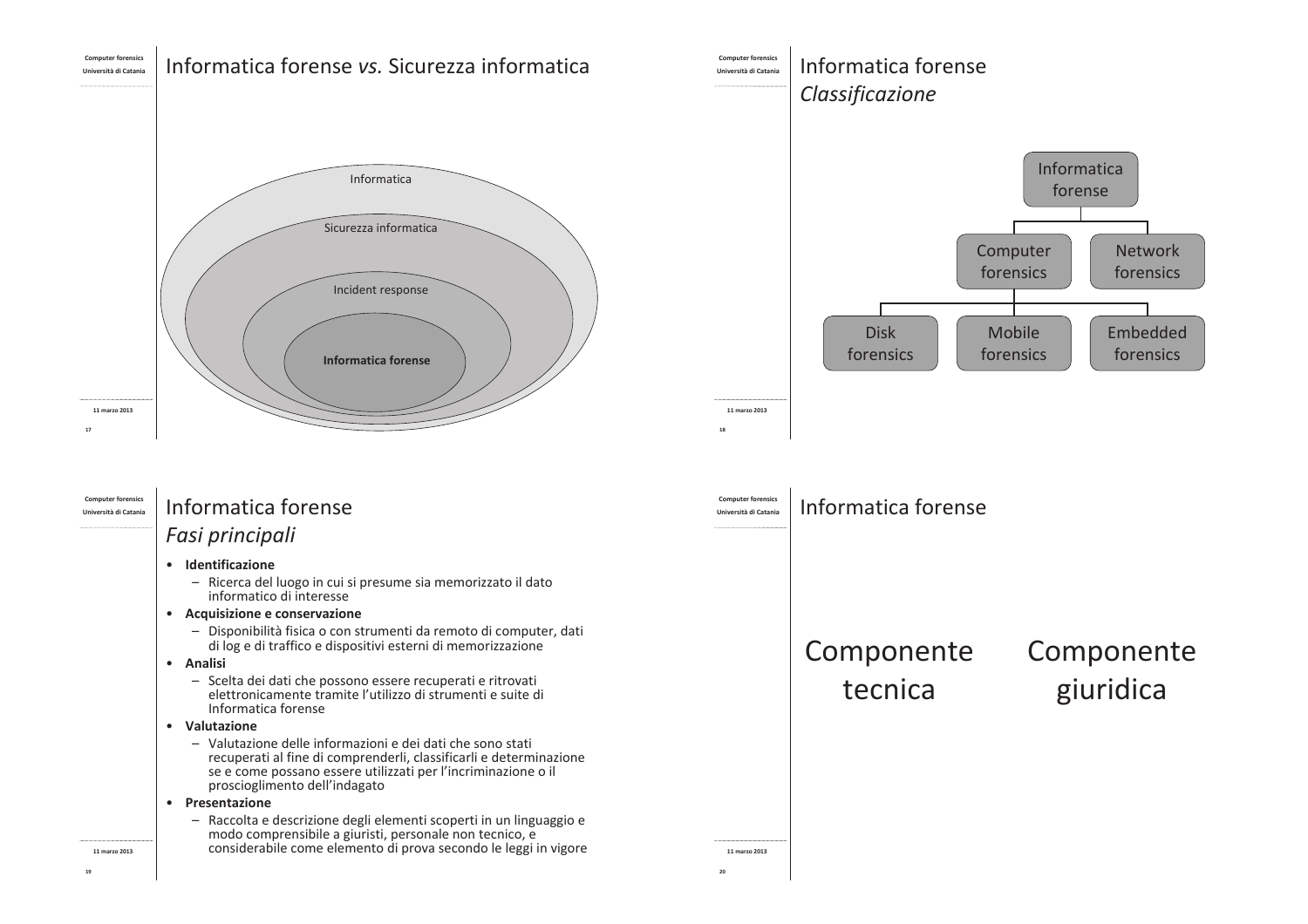| <b>Computer forensics</b><br>Università di Catania | Informatica forense                                                                                                                                                                                                                                                                                                                                                                                                                                                                                                                                                                                                                                                                                                                                                        | <b>Computer forensics</b><br>Università di Catania | Informatica forense                                                                                                                                                                                                                                                                                                                                                                                                                                                                                                                                                                                                                                                                                                   |
|----------------------------------------------------|----------------------------------------------------------------------------------------------------------------------------------------------------------------------------------------------------------------------------------------------------------------------------------------------------------------------------------------------------------------------------------------------------------------------------------------------------------------------------------------------------------------------------------------------------------------------------------------------------------------------------------------------------------------------------------------------------------------------------------------------------------------------------|----------------------------------------------------|-----------------------------------------------------------------------------------------------------------------------------------------------------------------------------------------------------------------------------------------------------------------------------------------------------------------------------------------------------------------------------------------------------------------------------------------------------------------------------------------------------------------------------------------------------------------------------------------------------------------------------------------------------------------------------------------------------------------------|
|                                                    | Competenze parte tecnica                                                                                                                                                                                                                                                                                                                                                                                                                                                                                                                                                                                                                                                                                                                                                   |                                                    | Competenze parte giuridica                                                                                                                                                                                                                                                                                                                                                                                                                                                                                                                                                                                                                                                                                            |
|                                                    | Procedimenti e strumenti tecnici e organizzativi<br>$\bullet$<br>Computer come macchine del tempo<br>$\bullet$<br>Archeologia informatica<br>$\bullet$<br>Metodi di duplicazione e riproduzione dei dati<br>$\bullet$<br>Analisi dei dischi e delle memorie; livelli di volatilità<br>$\bullet$<br>Analisi di dispositivi mobili; integrazione con la telefonia e con<br>$\bullet$<br>sistemi multimediali<br>Sistemi operativi e file system<br>$\bullet$<br>Geologia informatica<br>$\bullet$<br>Raccolta di reperti dai dispositivi<br>$\bullet$<br>Protocolli di rete e analisi del traffico<br>$\bullet$<br>Investigazioni sulle reti<br>$\bullet$<br>Complementi sui casi (VoiceOverIP, Phone Forensics, elementi di<br>$\bullet$<br>steganografia, cloud computing) |                                                    | • Terminologia<br>- Prova vs. fonte di prova<br>Consulente tecnico vs. perito<br>$\qquad \qquad -$<br>• Norme rilevanti per l'informatica forense<br>- La Convenzione su Cybercrime e i recepimenti nazionali<br>Evoluzione tecnologica e nuove forme di criminalità<br>$\bullet$<br>Le esperienze internazionali e italiana di computer forensics<br>$\bullet$<br>Modelli processuali penali ed informatica forense<br>$\bullet$<br>Indagini in materia informatica<br>Il problema delle indagini e della giurisdizione sovranazionale<br>$\bullet$<br>Consulenti e periti in materia informatica<br>$\bullet$<br>Casi di cronaca<br>$\bullet$<br>L'informatica forense per gli altri tipi di processo (e-Discovery) |
| 11 marzo 2013<br>21                                | Redazione di rapporti solidi per l'analisi giudiziaria                                                                                                                                                                                                                                                                                                                                                                                                                                                                                                                                                                                                                                                                                                                     | 11 marzo 2013<br>22                                |                                                                                                                                                                                                                                                                                                                                                                                                                                                                                                                                                                                                                                                                                                                       |
| <b>Computer forensics</b><br>Università di Catania | Prova <i>vs.</i> fonte di prova                                                                                                                                                                                                                                                                                                                                                                                                                                                                                                                                                                                                                                                                                                                                            | <b>Computer forensics</b><br>Università di Catania | Consulente tecnico vs. perito                                                                                                                                                                                                                                                                                                                                                                                                                                                                                                                                                                                                                                                                                         |

 $\bf{24}$ 

### | Prova *vs.* fonte di prova

- · Qualunque strumento, metodo, persona, cosa o circostanza che possa fornire informazioni utili per risolvere l'incertezza intorno alla verità o falsità degli enunciati fattuali (Taruffo)
- · Nel diritto processuale penale più che di "prova" in senso lato si parla di "fonte di prova", consistente in "tutto ciò che è idoneo a fornire risultati apprezzabili per la decisione del giudice" (Tonini)



 $23$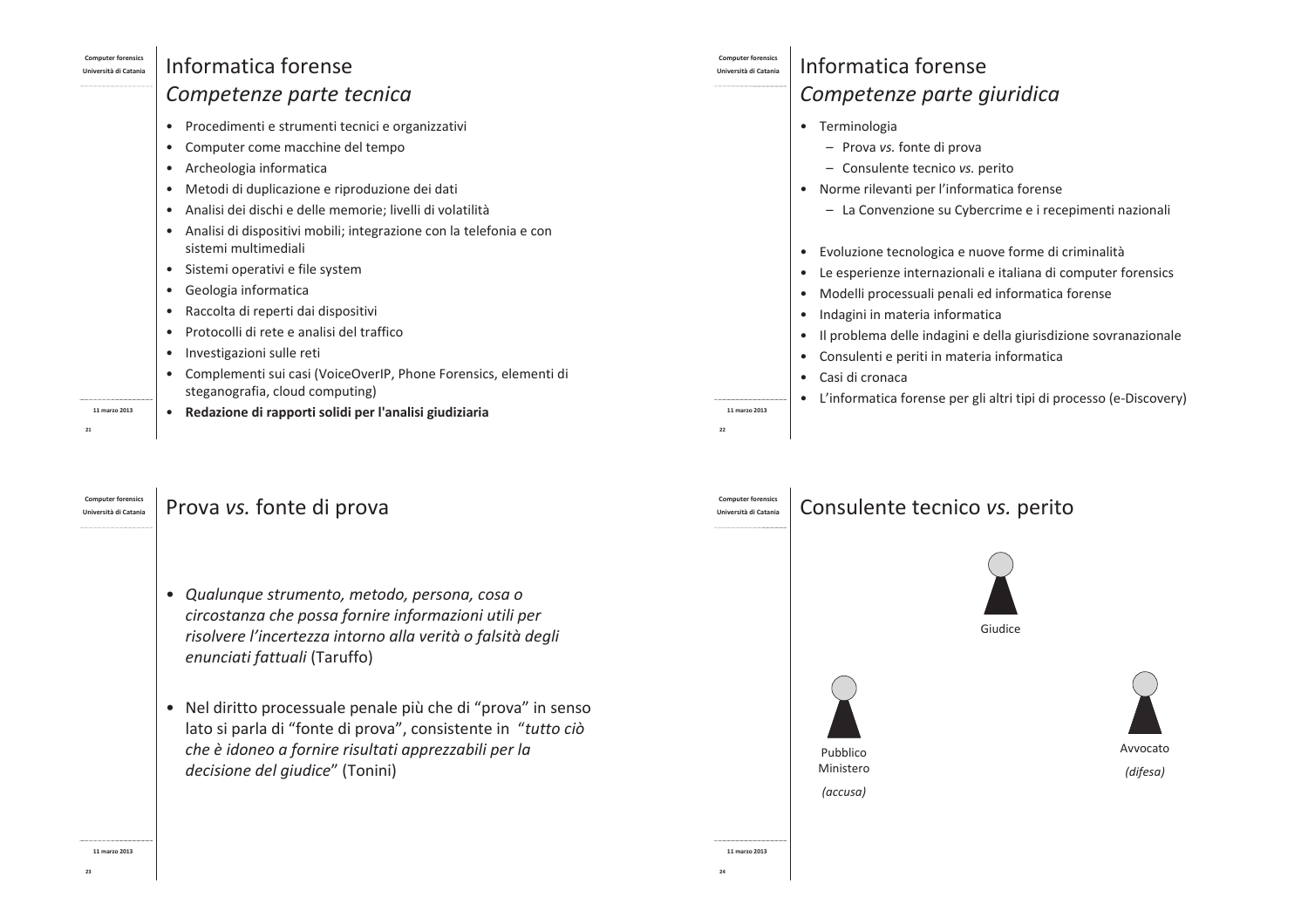

Problematiche operative

conservazione dei dati (data retention) da parte degli ISP

Problematiche operative Collegare il dato informatico ad una persona

· Stabilire un collegamento adeguato tra elemento informativo e identità virtuale di una persona

11 marzo 2013

· Stabilire un collegamento adeguato tra identità virtuale e persona reale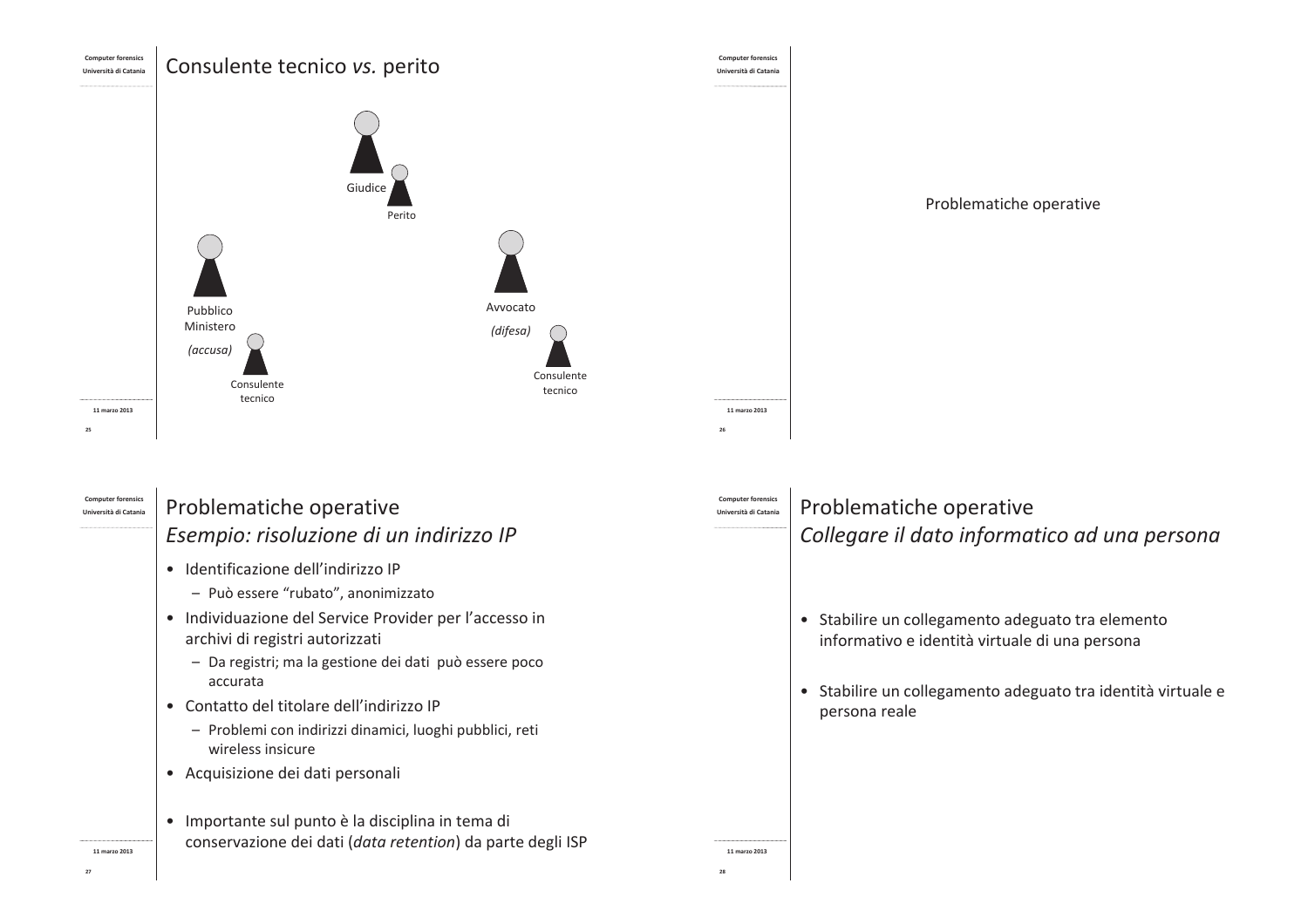## Problematiche operative Identificare il luogo fisico

- · Identificare la localizzazione fisica di un sospettato
- Considerare le implicazioni giurisdizionali legate alla transnazionalità del fenomeno
- · Distinguere tra dati statici e dati in transito
	- La corretta distinzione legale tra la perquisizione di un sistema informatico, il sequestro di dati in esso memorizzati, e l'intercettazione di dati nel corso della trasmissione permette di delinearne i confini e chiarire la portata applicativa delle norme di riferimento

11 marzo 2013

l Iniversità di Catani:

11 marzo 2013

# Problematiche operative Viscosità

- · Molte copie degli stessi file sono generate durante i processi
	- "Processo" inteso come "programma sw in esecuzione"
- · In generale la viscosità dei dati è un elemento a favore degli investigatori, ma se non c'è omogeneità crea problemi

# Problematiche operative Integrità

- L'acquisizione è il momento critico
	- Rischio di modificare irreparabilmente i dati originali
		- · Es.: alterazione dei metadati
- Le modalità con cui tali operazioni vengono condotte creano ulteriori problemi rappresentati dalla mancanza di procedure uniformi e dal diverso trattamento delle digital evidence da parte delle legislazioni

## Problematiche operative Tracciabilità

• Fonti molteplici

11 marzo 2013

l Inivercità di Catania

- Dati che l'indagato ha utilizzato o a lui riconducibili a seguito della sua attività
- Dati creati a seguito dell'utilizzo di un sistema di comunicazione da parte di un sospettato
- Contenuti delle attività di comunicazione di una persona
- · Identificazione della fonte e della destinazione facendo riferimento a identificazioni univoche
- Se il dispositivo si trova in un ambiente promiscuo dove può essere utilizzato da più persone, risulta problematico verificare quale sia concretamente la persona fisica che abbia utilizzato quel dispositivo o avuto accesso tramite credenziali di riconoscimento a un orario determinato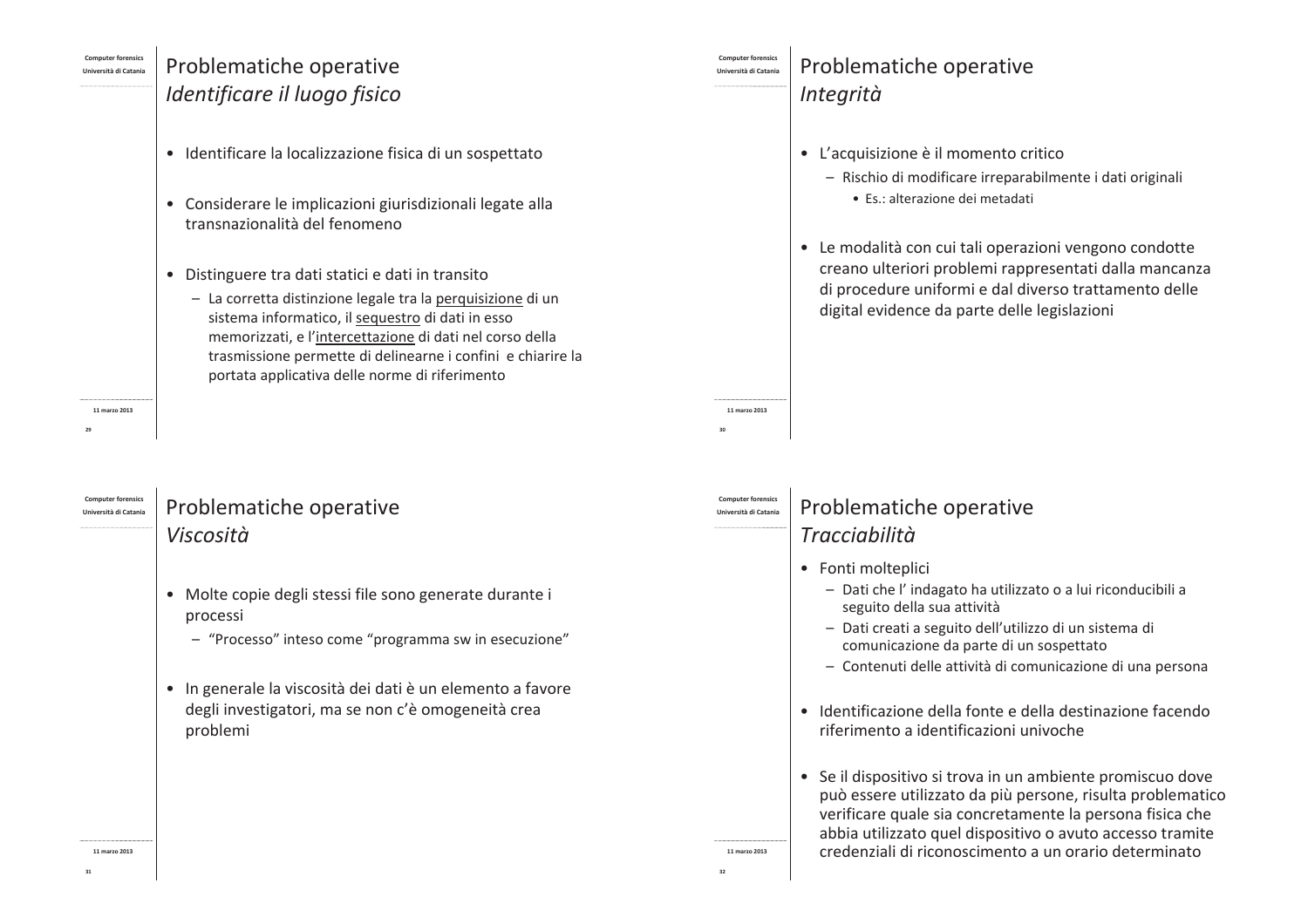## Problematiche operative Volume dei dati (stampa)

- "Dottore, mi stampi tutto, grazie"
- "Dove possono parcheggiare i TIR"
- La torre è alta 190 metri
- · La stampa dei contenuti di 6 Giga byte genera una pila più alta della torre!
- · Un libro di 300 pagine occupa circa 650 Kilo Byte
- · 10 Giga byte contengono circa 15.250 libri

11 marzo 2013



 $\frac{190 \text{ m}}{200 \text{ m}}$ 

Problematiche operative

Volume dei dati (copia forense)

• Tempi di copia: massimo 5 GB al minuto circa

 $-1000$  TB = 200 minuti = 3 ore e mezza circa

· Tempi medi di copia: 2 GB al minuto circa

 $-1000$  TB = 500 minuti = 8 ore circa

- "Copi quel file e ce ne andiamo"

ersità di Catani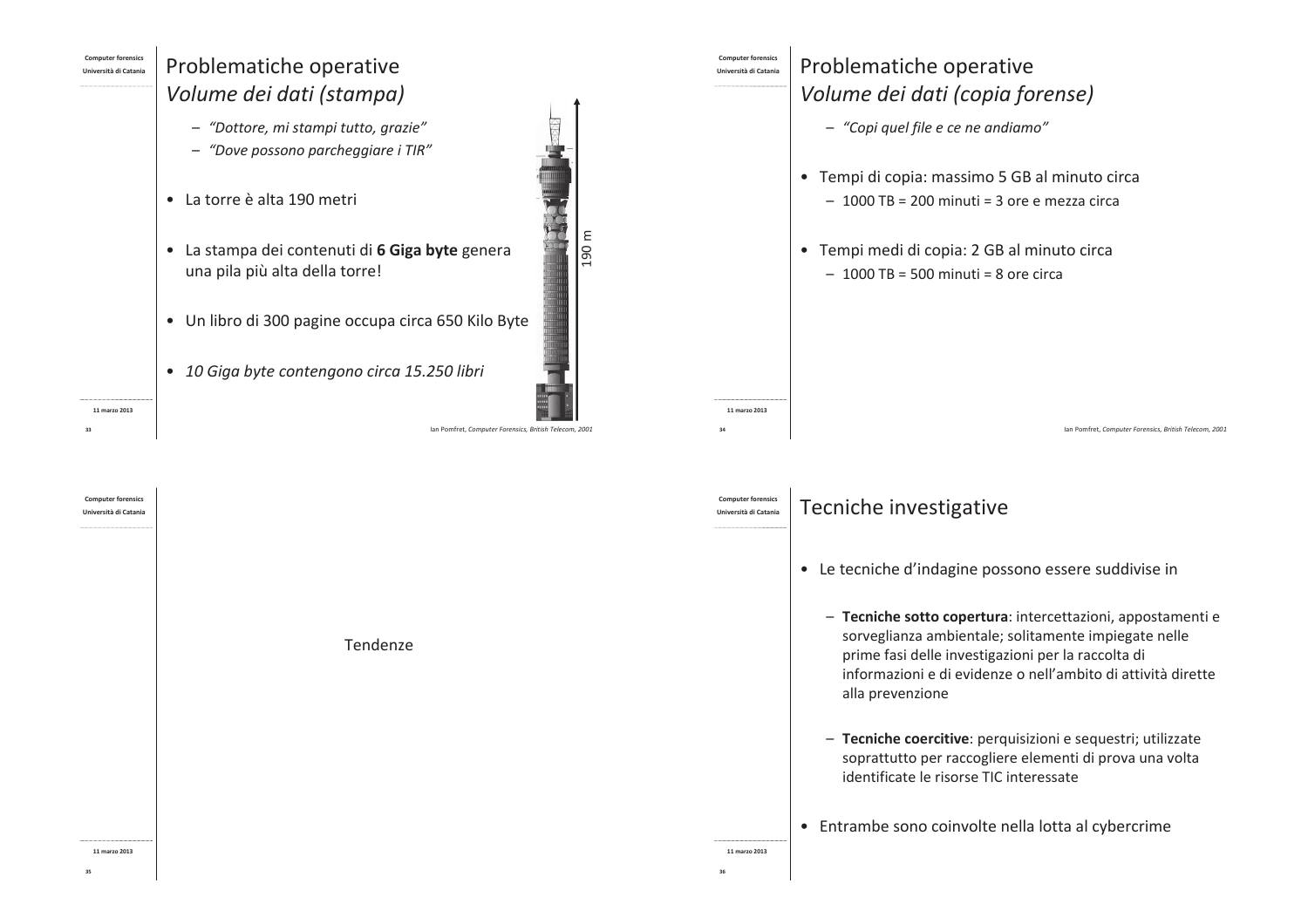| <b>Computer forensics</b> |  |  |
|---------------------------|--|--|
|                           |  |  |

# Tendenze in atto fino ad alcuni anni fa (talvolta, ancora oggi)

- L'ingresso della prova scientifica nel processo ha sempre rappresentato motivo di accesi dibattiti a livello dottrinale e processuale
	- Si pensi ad esempio al test del DNA, soggetto a un lungo periodo di stretta "osservazione" e di analisi critica da parte di illustri scienziati
- Questo non accade per la prova digitale
	- Entra nei processi in maniera approssimativa o come se fosse già uno strumento consolidato

11 marzo 2013

l Iniversità di Catani:

### Caso Vierika

- Caso Vierika, 2004
- · Sequestro del materiale detenuto dal provider effettuato, per delega, da tecnici del provider (pagine web e file di log)
- · Indagini e copie di file sul computer sequestrato effettuate con software dell'indagato (privo di licenza) sul computer dell'indagato
- Competenze dichiarate da personale inquirente: "ho l'ECDL"

11 marzo 2013

**Università di Catanis** 

11 marzo 2013

 $39$ 

## Tendenze in atto fino ad alcuni anni fa (talvolta, ancora oggi)

- Log di server inviati via fax dal provider
- Stampe di pagine web, sessioni di chat, e-mail - O in formato digitale, senza firma digitale
- Accesso ai dati contenuti nei supporti di memorizzazione senza opportune accortezze
- Sequestro di supporti di memorizzazione senza opportuna applicazione di sigilli
- Perizie e consulenze assegnate a persone senza opportuna qualifica
	- "ho l'ECDL"
- Collegamento diretto tra indirizzo IP e intestatario utenza telefonica

- Casi di omicidio Alibi informatici
- $2007$ 
	- Raffaele Sollecito consegna il suo notebook per dimostrare alibi
		- Visione film
	- Alberto Stasi consegna il suo notebook per dimostrare alibi
		- Scrittura tesi